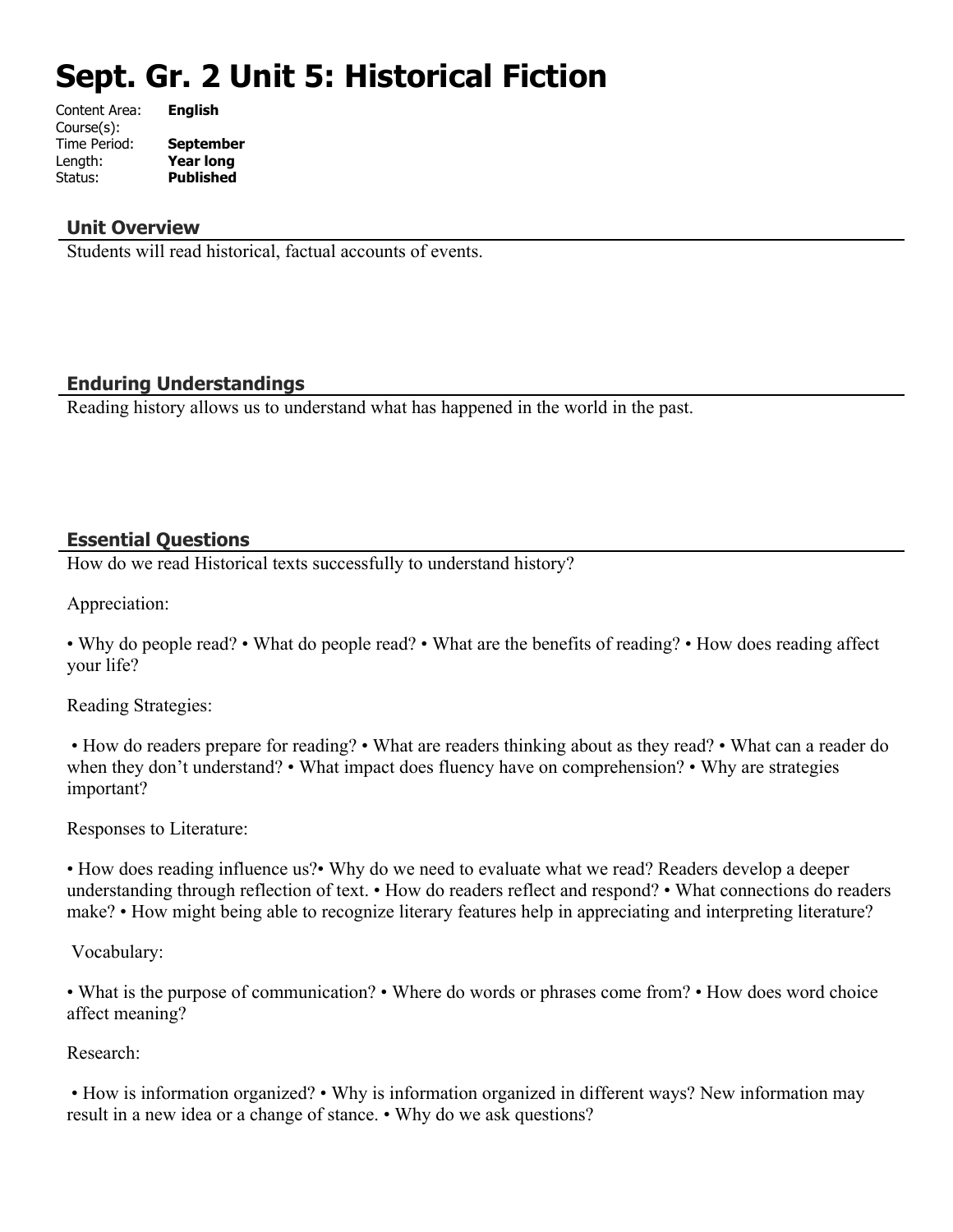#### Effective communication

 • How does the audience influence the format of your writing? • How does the purpose influence the format of your writing? Writing Process Writers have a purpose for writing. • Why do we write? • How is your style of writing influenced by purpose? • What is the importance of sharing? Writing is a multi-stage process. • How do we approach writing? • How does each step in the process impact your writing? Writing is a reflective process. • How do we evaluate writing? • How can we use evaluation and reflection to improve our writing? Grammar & Mechanics Written communication and proper grammar mechanics promote fluency of communication. • What is the purpose of applying grammar and mechanics skills?

#### Spelling:

 • Why is it important to use correct spelling? • How can usage of spelling rules and patterns improve written communication? • What are the benefits of using resources to improve your spelling? Handwriting Legibility improves communication. • What role does handwriting play in communication?

Listening: Listening skills are critical for learning and communicating.

• How do you listen? • What impact does listening have? Speaking People communicate through speaking. • How do you speak effectively? • In what ways are ideas communicated orally? Viewing Visual materials enhance understanding. • How do the visual materials send messages? • How do visuals impact our thoughts and actions? • How does one analyze and evaluate visual materials

### **Instructional Strategies & Learning Activities**

Unit 5 Title: Persuasive Writing

| <b>Shared Reading</b>                                  | Guided Reading           | Word Study/Phonics    |
|--------------------------------------------------------|--------------------------|-----------------------|
| RI.2.1, RI.2.3, RI.2.5,                                | RL.2.3, RL.2.7, RI.2.4,  | <b>See Fundations</b> |
| RI.2.6, RI.2.8, Ri.2.9,                                | RI.2.7, SL.2.1, SL.2.6   | curriculum            |
| SL.2.2, SL.2.3, SL.2.5,                                |                          |                       |
| SL.2.1                                                 | Independently read       |                       |
|                                                        | chapter books according  |                       |
| $\Box$ Read factual historical to ability              |                          |                       |
| accounts                                               |                          |                       |
|                                                        | Read informational       |                       |
| Compare and                                            | books according to       |                       |
|                                                        | ability.                 |                       |
| contrast.                                              |                          |                       |
|                                                        | Encourage students to    |                       |
| $\Box$ Review concepts of                              | make text to self-       |                       |
| character traits, setting,                             | connections and text-to- |                       |
| and introduce concept                                  | text                     |                       |
|                                                        |                          |                       |
| $\bullet$ of plot.                                     | connections.             |                       |
|                                                        |                          |                       |
| $\Box$ Model making text-to- $\Box$ Utilize the Guided |                          |                       |
| self connections and                                   | Reading Checklist and    |                       |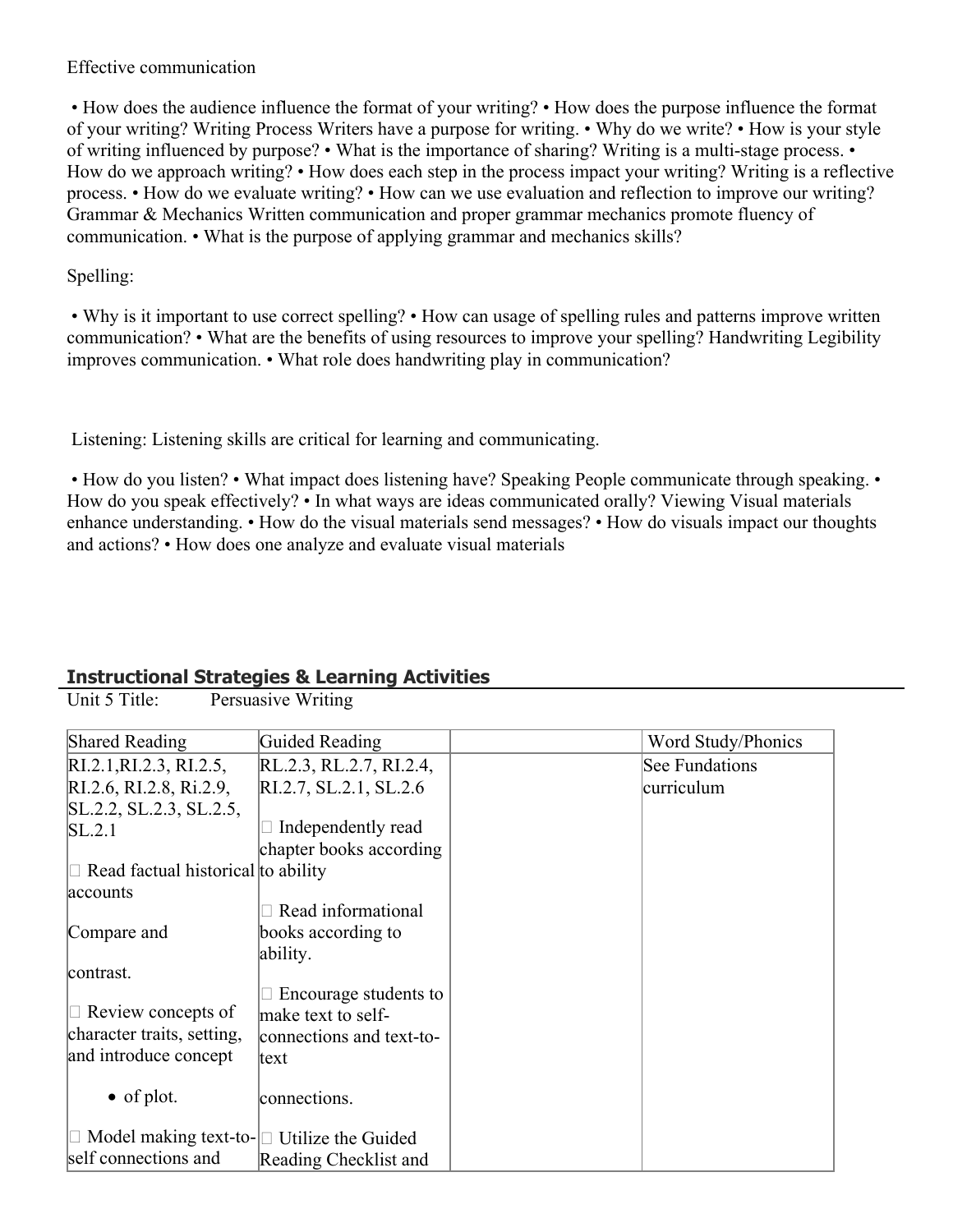| text-to-text | teach to target skills each |  |
|--------------|-----------------------------|--|
| connections. | student needs to gain.      |  |
|              |                             |  |

| $\sim$ ONTENT AREA: English Language $ $ GRADE: 2 $ $ UNIT #: 5 $ $ UNIT NAME: Persuasive Writing<br>Arts |  |  |  |
|-----------------------------------------------------------------------------------------------------------|--|--|--|
|-----------------------------------------------------------------------------------------------------------|--|--|--|

| $\#$                    | <b>STUDENT LEARNING OBJECTIVES</b>                                                                                                                                                                                                | <b>CORRESPONDIN</b><br><b>G</b> CCSS |
|-------------------------|-----------------------------------------------------------------------------------------------------------------------------------------------------------------------------------------------------------------------------------|--------------------------------------|
|                         | Show comprehension of an event found in an informational text by asking and<br>1 answering questions about key details such as who, what, where, when, why and<br>how.                                                            | RL.2.1                               |
| $\overline{2}$          | Recall and describe the central message, lesson, or moral of a story, including fables RL.2.2<br>and folktales from diverse cultures.                                                                                             |                                      |
|                         | 3 Describe how characters respond to major story events and challenges.                                                                                                                                                           | RL.2.3                               |
| $\overline{\mathbf{4}}$ | Describe the structure of a story, including a description of the introduction and<br>closing action.                                                                                                                             | RL.2.5                               |
|                         | $5$ Read with expression, a change in voice tone and demeanor to acknowledge<br>differences in characters' point of view.                                                                                                         | RL.2.6                               |
| 6                       | Use print or digital text and illustrations to develop understanding of a story's<br>characters, setting, or plot.                                                                                                                | RL.2.7                               |
|                         | 7 Compare and contrast two or more versions of the same story written from the<br>perspective of two different cultures or authors.                                                                                               | RL.2.9                               |
|                         | Read and comprehend literature, including stories and poetry, in the grades 2-3 text<br>8 complexity band proficiently, with scaffolding as needed at the high end of the<br>range.                                               | RL.2.10                              |
|                         | 9 Determine the focus of specific paragraphs within informational text and the main<br>topic of a text, including what the author wants to answer, explain, or describe.                                                          | RI.2.2; RI.2.6                       |
|                         | 10 Using informational texts, describe connections between technical procedures.                                                                                                                                                  | RI.2.3                               |
|                         | $\vert$ 11 <sup>Use</sup> context clues and text features to determine the meaning of words and phrases<br>relevant to a grade two topic or subject.                                                                              | RI.2.4                               |
|                         | $\vert_12\vert$ Explain how a specific image (e.g., graphic, diagram) adds to text comprehension<br>and clarifies information.                                                                                                    | RI.2.7                               |
|                         | 13 <sup>Compare</sup> and contrast the most important points presented by two texts on the same<br>topic.                                                                                                                         | RI.2.9                               |
|                         | Read and comprehend informational texts, including history/social studies, science,<br>$14$ and technical texts, in the grades 2–3 text complexity band proficiently, with<br>scaffolding as needed at the high end of the range. | RI.2.10                              |
|                         | 15 Apply vowel pattern pronunciation generalizations to correctly read two-syllable<br>words with long vowels, vowel digraphs, vowel dipthongs, and r-controlled vowels.                                                          | RF.2.3.b,c                           |
|                         | $\log$ Decode words with common prefixes (e.g., un-dis-re-) and suffixes (e.g., -ful, less, -<br>$er)$ .                                                                                                                          | RF.2.3.d                             |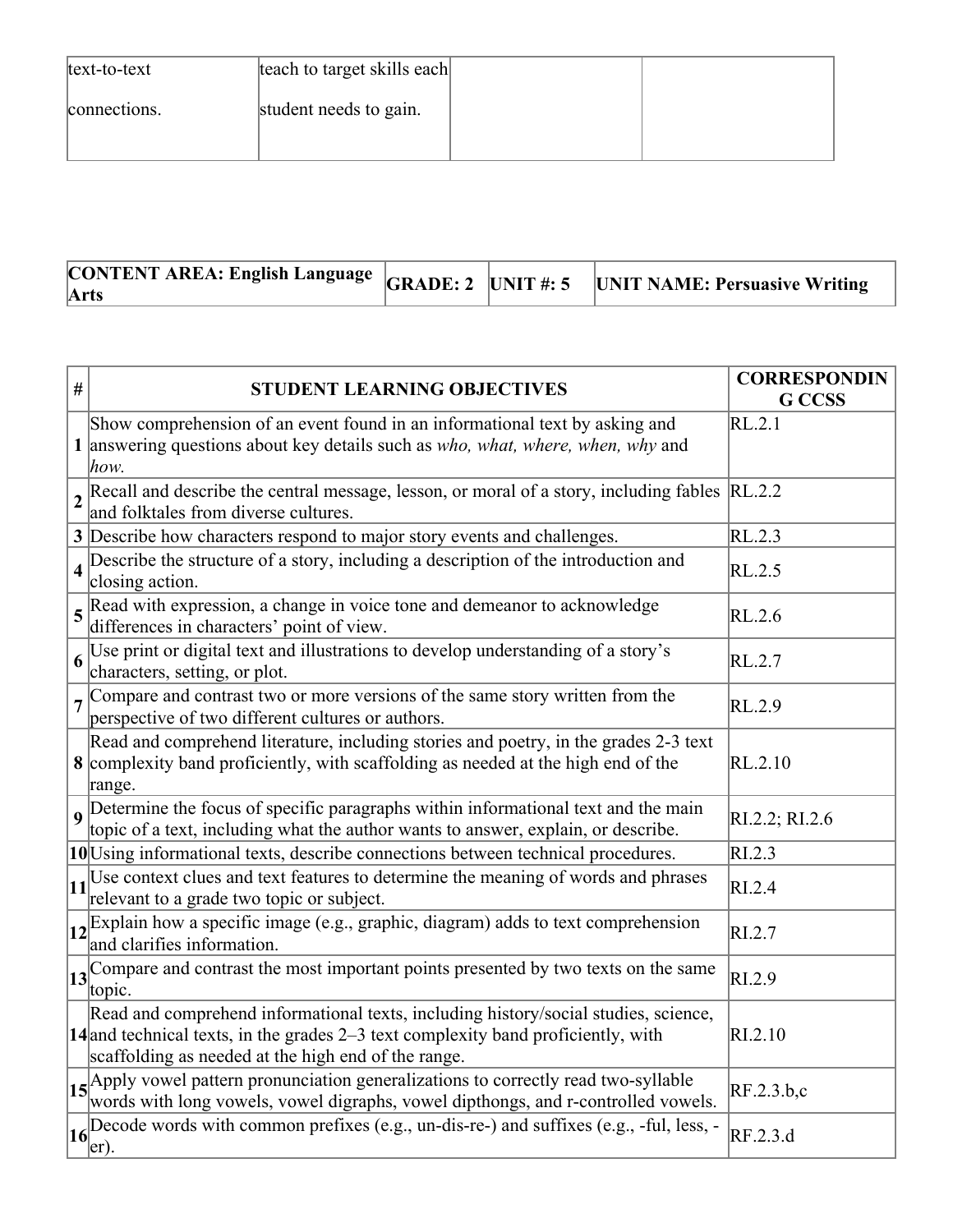|              | 17 Identify common irregularly spelled words (e.g., bread, love, would, could, their,<br>RF.2.3.e<br>there, none, both).                                                                 |              |
|--------------|------------------------------------------------------------------------------------------------------------------------------------------------------------------------------------------|--------------|
|              | RF.2.3.f<br>18 Read grade-appropriate texts irregularly spelled words.                                                                                                                   |              |
|              | Read grade-level text with purpose and understanding.<br>RF.2.4.a                                                                                                                        |              |
| 19           |                                                                                                                                                                                          |              |
| $ 20\rangle$ | Read grade-level text orally with accuracy, appropriate rate, and expression.<br>RF.2.4.b                                                                                                |              |
| 21           | Use decoding skills in conjunction with context to confirm or self-correct word recognition $R_{\text{F.2.4.c}}$<br>and understanding, rereading as necessary.                           |              |
|              | Write an opinion piece focused on a clearly stated opinion or a topic including reasons<br>22<br>supporting the opinion, linking words to connect ideas, and a closing sentence.         | W.2.1        |
|              | With guidance and support from adults and peers, focus on a topic and strengthen writing<br>23<br>as needed by revising and editing.                                                     | W.2.5        |
|              | With guidance and support, work with a group to produce and publish a piece using digitals<br>24<br>(e.g., wiki).                                                                        | W.2.6        |
|              | Work with a group to research a topic and generate ideas for a writing project.<br>25                                                                                                    | W.2.7        |
|              | Write a response to a question based on experiences recalled or information gathered from<br>26<br>provided sources.                                                                     | W.2.8        |
| 27           | Use collective nouns (e.g., family), reflexive pronouns (e.g., yourself), adjectives, and<br>adverbs appropriately when speaking and writing.                                            | L.2.1.a,c,e  |
|              | Use frequently occurring irregular plural nouns (e.g., feet, children), and the past tense of<br>28<br>common irregular verbs (e.g., sat, told) appropriately when speaking and writing. | L.2.1.b.d    |
| 29           | Produce, expand, and rearrange complete simple and compound sentences.                                                                                                                   | L.2.1.f      |
|              | 30<br>Capitalize holidays, product names, and geographic names when writing.                                                                                                             | L.2.2.a      |
| 31           | Use an apostrophe to form contractions and frequently occurring possessives when writing.                                                                                                | L.2.2.c      |
| 32           | Use learned spelling pattern to write words (e.g., cage-badge; boy-boil).                                                                                                                | L.2.2.d      |
|              | 33<br>Compare writing that is formal and writing that is informal.                                                                                                                       | L.2.3.a      |
|              | 34<br>Determine the meaning of unfamiliar words and phrases using sentence-level context clues. [L.2.4.a]                                                                                |              |
|              | Use a dictionary and glossary, both print and digital to determine or clarify the meanings of $L.2.4.e$<br>35<br>words and phrases.                                                      |              |
|              | Identify real-life connections between words and their use (e.g., <i>describe foods that are</i><br>36<br>sweet).                                                                        | L.2.5.a      |
|              | Distinguish shades of meaning among closely related verbs (e.g., <i>toss, throw, hurl</i> ) and<br>37<br>closely related adjectives (e.g., thin, slender, skinny, scrawny).              | L.2.5.b      |
|              | Respond, one at a time, to topics of discussion regarding a read text, build on input<br>38<br>provided by peers, and ask for additional information from peers as needed.               | SL.2.1.a,b,c |
|              | Recount or describe key story details or facts of a text (shared orally or through other<br>39<br>media).                                                                                | SL.2.2       |
|              | Tell a story or recount an experience with appropriate facts and relevant, descriptive details, SL.2.4<br>40<br>speaking audibly in coherent sentences.                                  |              |
| 41           | Speak in complete sentences when appropriate to task or situation in order to provide<br>information to others.                                                                          | SL.2.6       |
|              | Define a newly formed word in which a prefix was added using the meaning of the prefix<br>42<br>and root word.                                                                           | L.2.4.b      |
|              | Apply the knowledge of common root words to understand the meaning of unfamiliar<br>43<br>words with the same root.                                                                      | L.2.4.c      |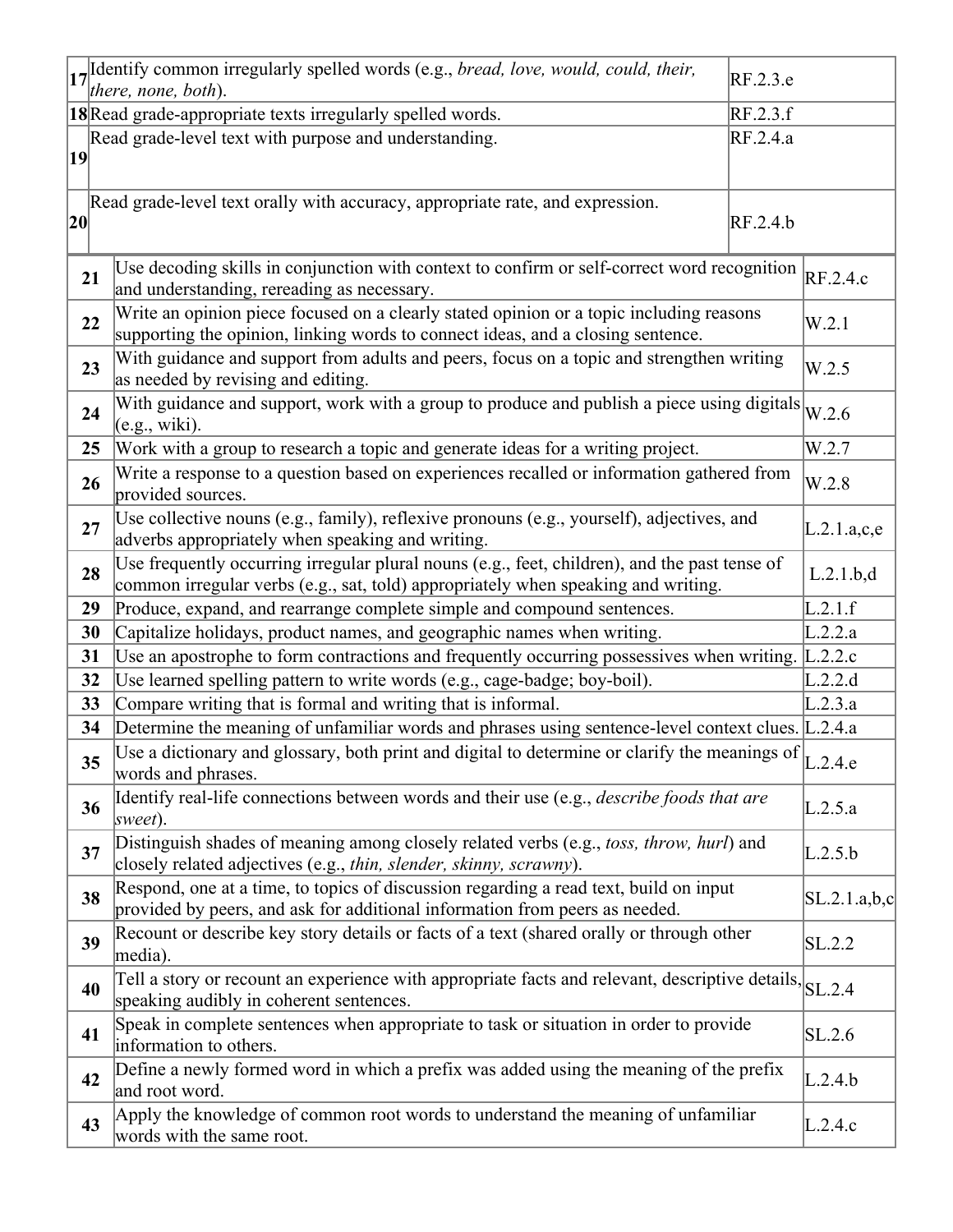## **Integration of Career Readiness, Life Literacies and Key Skills**

Students will be exposed to careers in the past, and discuss what those careers look like today.

| <b>TECH.9.4.2.GCA</b> | <b>Global and Cultural Awareness</b>                                                                                                                                                           |
|-----------------------|------------------------------------------------------------------------------------------------------------------------------------------------------------------------------------------------|
|                       | Individuals from different cultures may have different points of view and experiences.                                                                                                         |
| <b>TECH.9.4.2.CI</b>  | Creativity and Innovation                                                                                                                                                                      |
| TECH.9.4.2.GCA.1      | Articulate the role of culture in everyday life by describing one's own culture and<br>comparing it to the cultures of other individuals (e.g., 1.5.2.C2a, 7.1.NL.IPERS.5,<br>7.1.NL.IPERS.6). |
| TECH.9.4.2.TL.2       | Create a document using a word processing application.                                                                                                                                         |
| TECH.9.4.2.Cl.1       | Demonstrate openness to new ideas and perspectives (e.g., 1.1.2.CR1a, 2.1.2.EH.1,<br>6.1.2. Civics CM. 2).                                                                                     |
| TECH.9.4.2.CI.2       | Demonstrate originality and inventiveness in work (e.g., 1.3A.2CR1a).                                                                                                                          |
| WRK.9.2.2.CAP.1       | Make a list of different types of jobs and describe the skills associated with each job.                                                                                                       |
| TECH.9.4.2.TL.1       | Identify the basic features of a digital tool and explain the purpose of the tool (e.g.,<br>$8.2.2.ED.1$ ).                                                                                    |
|                       | Different types of jobs require different knowledge and skills.                                                                                                                                |
| <b>WRK.9.2.2.CAP</b>  | <b>Career Awareness and Planning</b>                                                                                                                                                           |
|                       | Brainstorming can create new, innovative ideas.                                                                                                                                                |

## **Technology and Design Integration**

Students will interact with Smartboard, Ipads, Chromebooks and document camera.

|                     | Computer networks can be used to connect individuals to other individuals, places,<br>information, and ideas. The Internet enables individuals to connect with others<br>worldwide. |
|---------------------|-------------------------------------------------------------------------------------------------------------------------------------------------------------------------------------|
| CS.CS               | <b>Computing Systems</b>                                                                                                                                                            |
| $CS.K-2.8.1.2.CS.1$ | Select and operate computing devices that perform a variety of tasks accurately and<br>quickly based on user needs and preferences.                                                 |
|                     | Individuals use computing devices to perform a variety of tasks accurately and quickly.<br>Computing devices interpret and follow the instructions they are given literally.        |

## **Interdisciplinary Connections**

This unit links information about history and its important figures to reading and writing.

| SOC.6.1.4.A.CS10 | In an interconnected world, it important to consider different cultural perspectives before<br>proposing solutions to local, state, national, and global challenges. |
|------------------|----------------------------------------------------------------------------------------------------------------------------------------------------------------------|
| SOC.6.1.4.D.20   | Describe why it is important to understand the perspectives of other cultures in an<br>interconnected world.                                                         |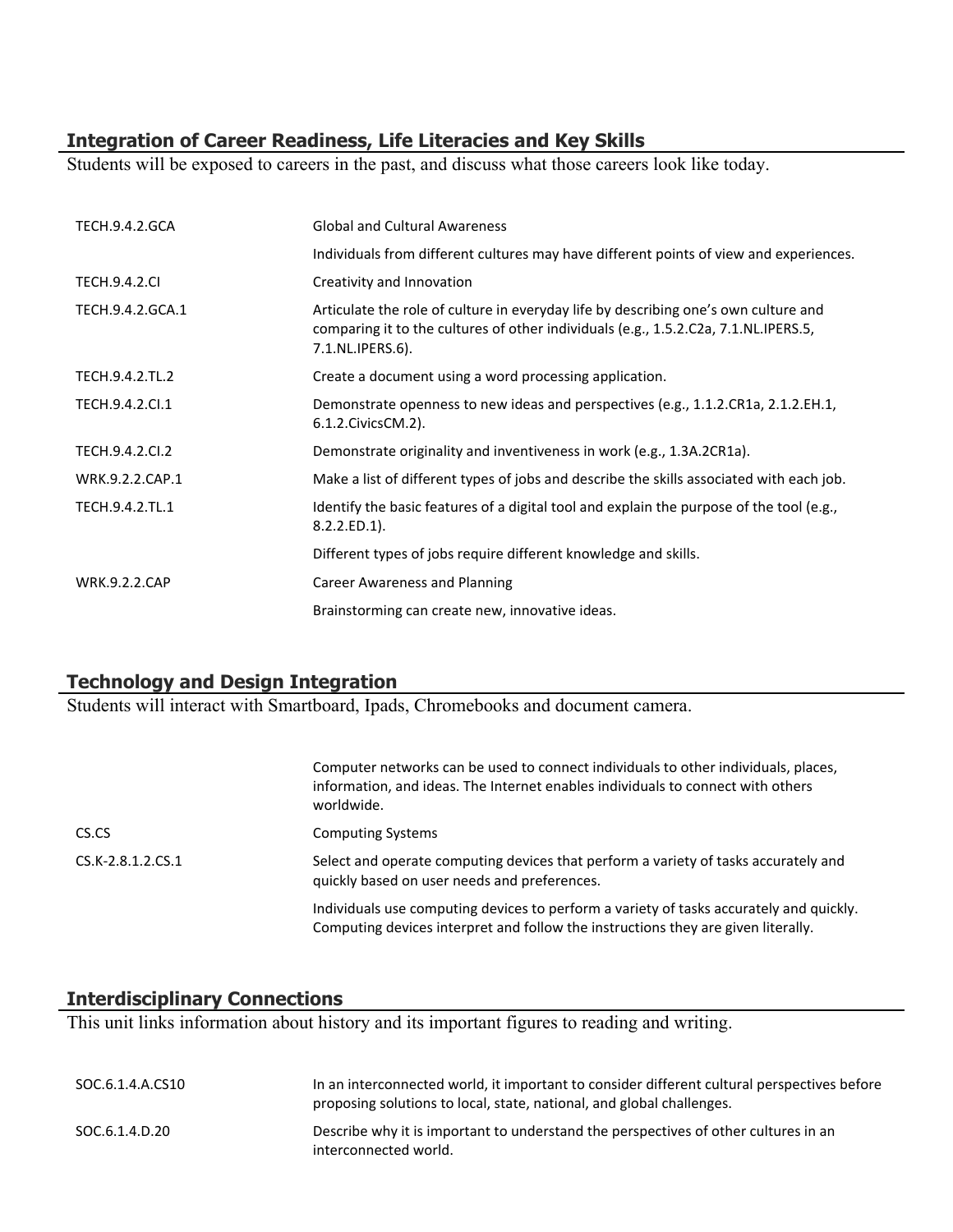SOC.6.1.4 U.S. History: America in the World: All students will acquire the knowledge and skills to think analytically about how past and present interactions of people, cultures, and the environment shape the American heritage. Such knowledge and skills enable students to make informed decisions that reflect fundamental rights and core democratic values as productive citizens in local, national, and global communities.

#### **Differentiation**

Based on invidual need, teachers will offer additional support though conferencing, modified mentor text, peer support and individualized mini-lessons.

Advanced learners will be offered more rigorous mentor texts to emulate, teacher conferences and reference materials to support in-depth writing endeavors, based on choice.

- Understand that gifted students, just like all students, come to school to learn and be challenged.
- Pre-assess your students. Find out their areas of strength as well as those areas you may need to address before students move on.
- Consider grouping gifted students together for at least part of the school day.
- Plan for differentiation. Consider pre-assessments, extension activities, and compacting the curriculum.
- Use phrases like "You've shown you don't need more practice" or "You need more practice" instead of words like "qualify" or "eligible" when referring to extension work.
- Encourage high-ability students to take on challenges. Because they're often used to getting good grades, gifted students may be risk averse.
- **Definitions of Differentiation Components**:
	- o Content the specific information that is to be taught in the lesson/unit/course of instruction.
	- o Process how the student will acquire the content information.
	- o Product how the student will demonstrate understanding of the content.
	- $\circ$  Learning Environment the environment where learning is taking place including physical location and/or student grouping

#### **Differentiation occurring in this unit:**

Based on invidual need, teachers will offer additional support though conferencing, modified mentor text, peer support and individualized mini-lessons.

Advanced learners will be offered more rigorous mentor texts to emulate, teacher conferences and reference materials to support in-depth writing endeavors, based on choice.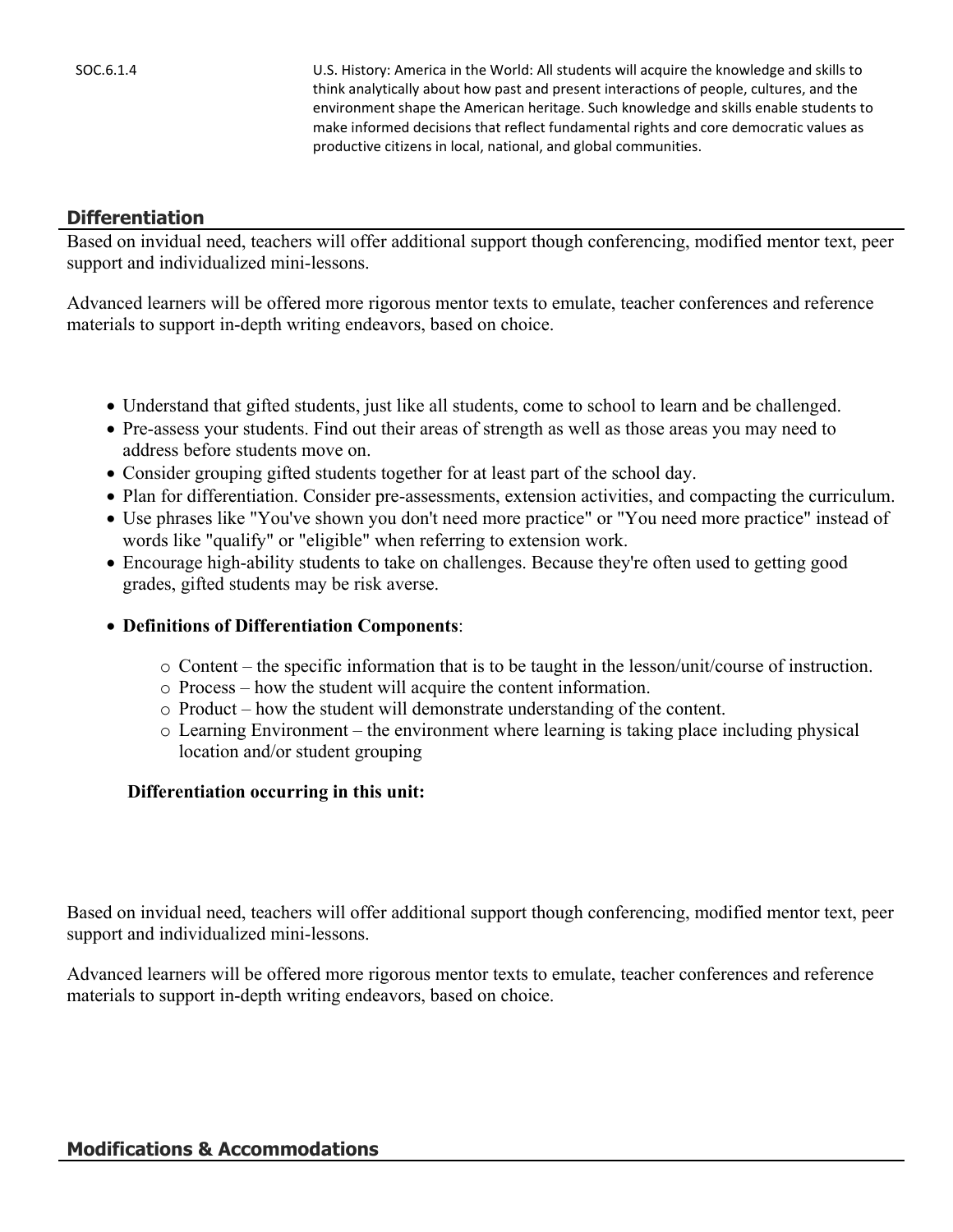IEP accommodations, and modifications will be in place, and teacher assigned modifications and accommodations will be assigned, assessed, and monitored.

Follow IEP accommodations and differentiate materials, project requirements as needed.

Refer to QSAC EXCEL SMALL SPED ACCOMMOCATIONS spreadsheet in this discipline.

#### **Modifications and Accommodations used in this unit:**

IEP and 504 accommodations will be utilized.

#### **Benchmark Assessments**

**Benchmark Assessments** are given periodically (e.g., at the end of every quarter or as frequently as once per month) throughout a school year to establish baseline achievement data and measure progress toward a standard or set of academic standards and goals.

#### **Schoolwide Benchmark assessments:**

Aimsweb benchmarks 3X a year

Linkit Benchmarks 3X a year

DRA

**Additional Benchmarks used in this unit:**

DRA and Aimsweb

## **Formative Assessments**

Assessment allows both instructor and student to monitor progress towards achieving learning objectives, and can be approached in a variety of ways. **Formative assessment** refers to tools that identify misconceptions, struggles, and learning gaps along the way and assess how to close those gaps. It includes effective tools for helping to shape learning, and can even bolster students' abilities to take ownership of their learning when they understand that the goal is to improve learning, not apply final marks (Trumbull and Lash, 2013). It can include students assessing themselves, peers, or even the instructor, through writing, quizzes, conversation, and more. In short, formative assessment occurs throughout a class or course, and seeks to improve student achievement of learning objectives through approaches that can support specific student needs (Theal and Franklin, 2010, p. 151).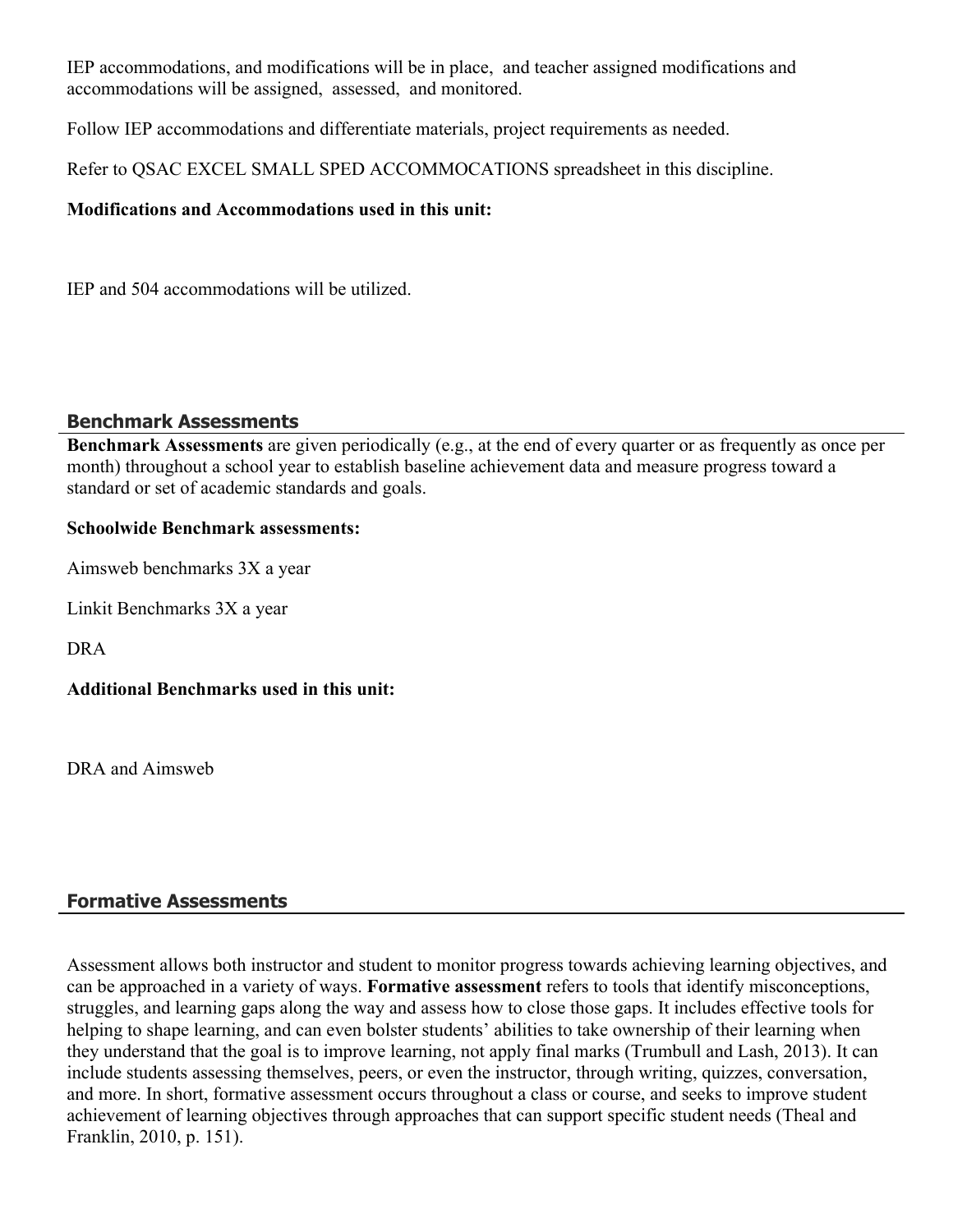#### **Formative Assessments used in this unit:**

Writing on Demand (one a month)

Reading on Demand (one a month)

Guided Reading Checklists

### **Summative Assessments**

**summative assessments** evaluate student learning, knowledge, proficiency, or success at the conclusion of an instructional period, like a unit, course, or program. Summative assessments are almost always formally graded and often heavily weighted (though they do not need to be). Summative assessment can be used to great effect in conjunction and alignment with formative assessment, and instructors can consider a variety of ways to combine these approaches.

#### **Summative assessments for this unit:**

Writing on Demand (one a month)

Reading on Demand (one a month)

Guided Reading Checklists

### **Instructional Materials**

o *Rigby Series of Leveled Readers*

o *The Magic Tree House Series* (Mary Pope Osborne)

o *Horrible Harry Series of Books (*Suzy Kline)

o *Scott Foresman Science Leveled Readers* (non-fiction)

□ Poetry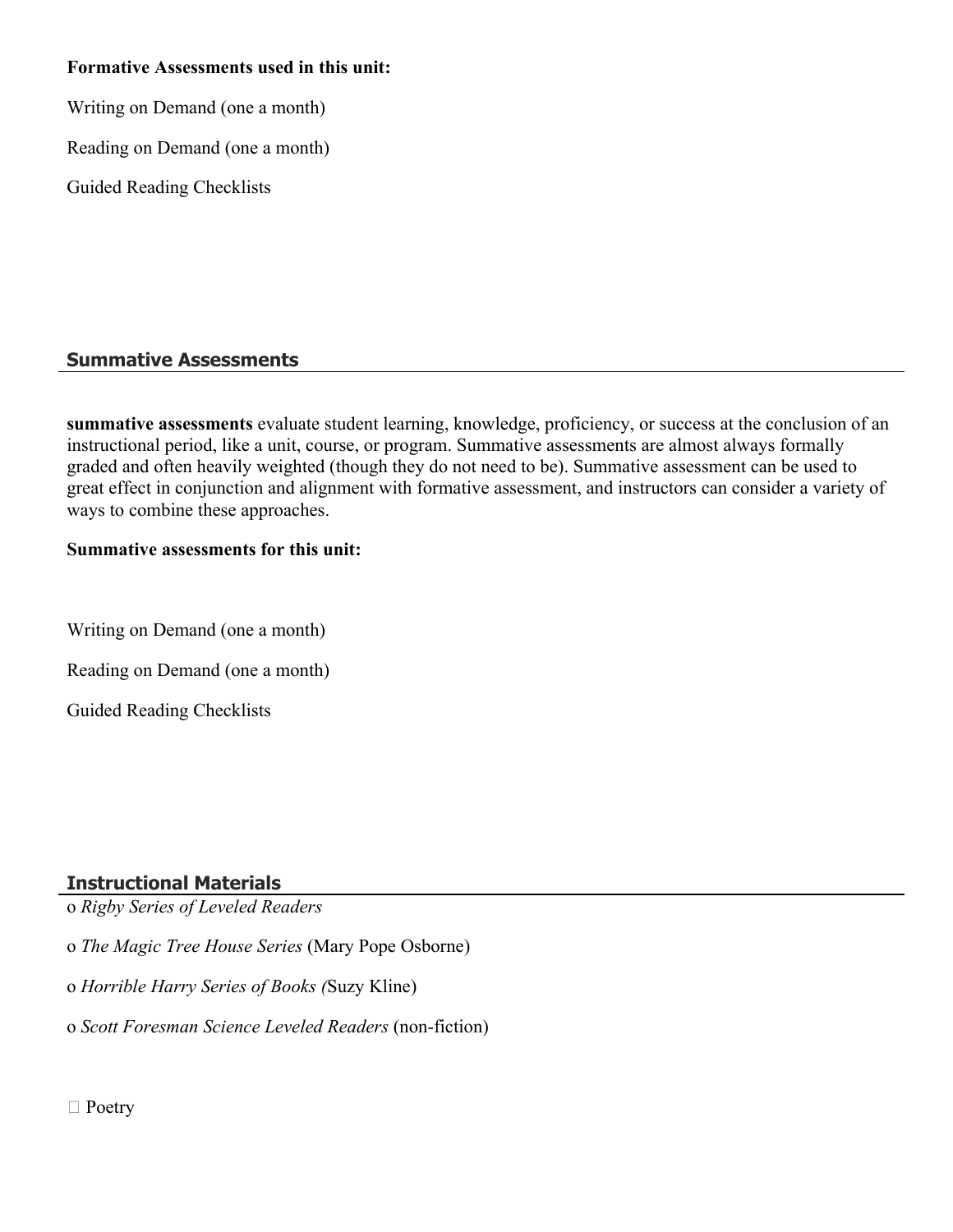- o "At the Seaside" (Robert Louis Stevenson)
- o "Foreign Lands" (Robert Louis Stevenson)
- o "My Bed is a Boat" (Robert Louis Stevenson)
- o "The Land of Counterpane" (Robert Louis Stevenson)
- o "The Land of Story Books" (Robert Louis Stevenson)
- o "The Pied Piper of Hamelin" (Robert Browning) (E) (Read Aloud)
- o "Where Go the Boats?" (Robert Louis Stevenson)

*Caps for Sale: A Tale of a Peddler* (Esphyr Slobodkina)

- *The Paperbag Princess (*Robert Munsch)
- *Earrings!* by Judith Viorst
- *Hey, Little Ant* by Phillip M. Hoose
- *I Wanna Iguana* by Karen Kaufman Orloff
- *I Wanna New Room* by Karen Kaufman Orloff
- *The True Story of the Three Little Pigs* by Jon Scieszka
- *The Perfect Pet* by Margie Palatini

*Dear Mrs. LaRue: Letters from Obedience School* (LaRue Books) by Mark Teague

| <b>Standards</b> |                                                                                                                                                           |
|------------------|-----------------------------------------------------------------------------------------------------------------------------------------------------------|
| LA.W.2.5         | With guidance and support from adults and peers, focus on a topic and strengthen writing<br>as needed through self-reflection, revising and editing.      |
| LA.RL.2.9        | Compare and contrast two or more versions of the same story (e.g., Cinderella stories) by<br>different authors or from different cultures.                |
| LA.W.2.6         | With guidance and support from adults, use a variety of digital tools to produce and<br>publish writing, including in collaboration with peers.           |
| LA.W.2.7         | Participate in shared research and writing projects (e.g., read a number of books on a<br>single topic to produce a report; record science observations). |
| LA.W.2.8         | Recall information from experiences or gather information from provided sources to<br>answer a question.                                                  |
| LA.RI.2.2        | Identify the main topic of a multiparagraph text as well as the focus of specific paragraphs<br>within the text.                                          |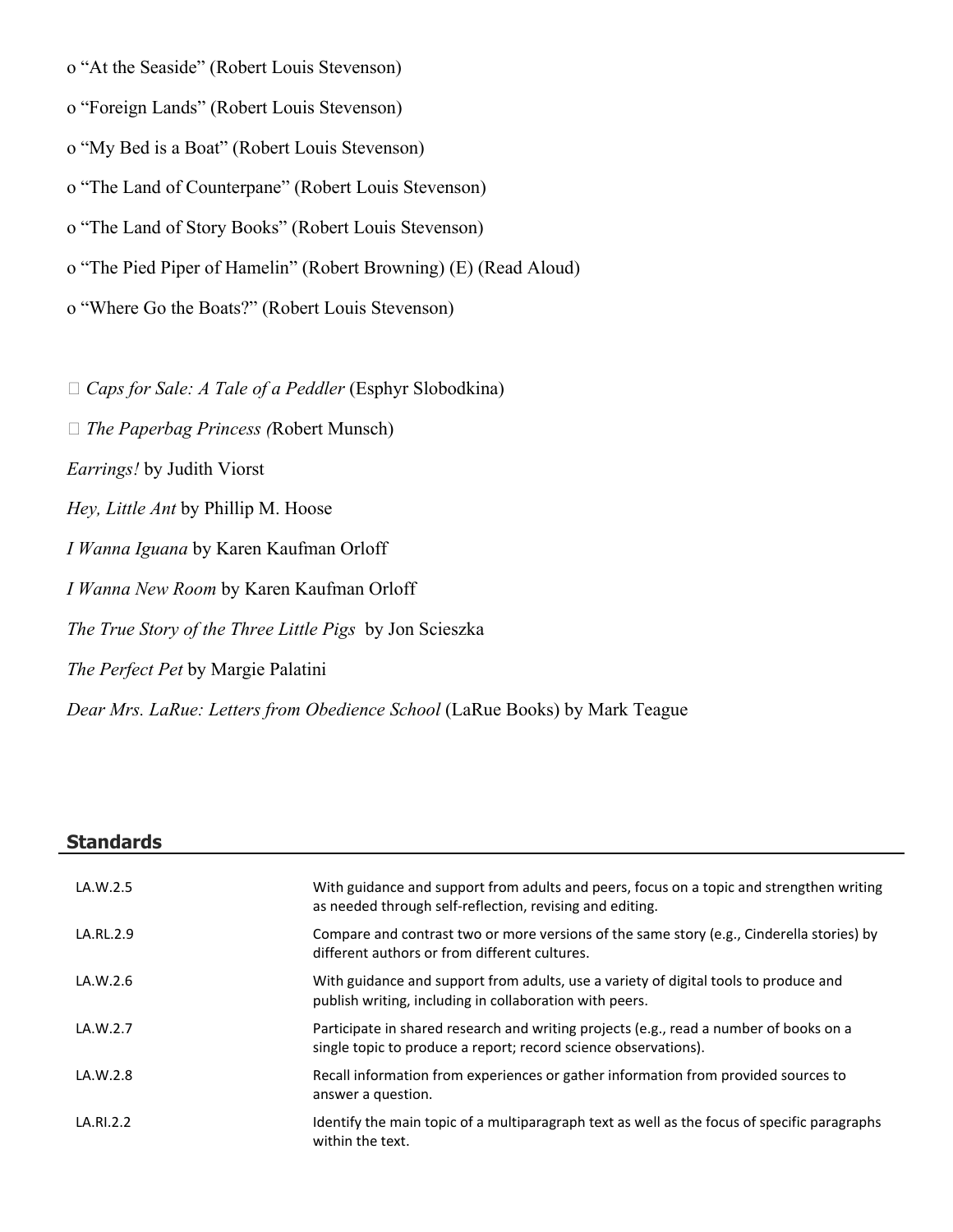| LA.RL.2.10  | Read and comprehend literature, including stories and poetry, at grade level text<br>complexity or above with scaffolding as needed.                                                                                                                           |
|-------------|----------------------------------------------------------------------------------------------------------------------------------------------------------------------------------------------------------------------------------------------------------------|
| LA.L.2.3.A  | Compare formal and informal uses of English.                                                                                                                                                                                                                   |
| LA.RI.2.3   | Describe the connection between a series of historical events, scientific ideas or concepts,<br>or steps in technical procedures in a text.                                                                                                                    |
| LA.RI.2.4   | Determine the meaning of words and phrases in a text relevant to a grade 2 topic or<br>subject area.                                                                                                                                                           |
| LA.L.2.4.A  | Use sentence-level context as a clue to the meaning of a word or phrase.                                                                                                                                                                                       |
| LA.RF.2.3.B | Decode regularly spelled two-syllable words with long vowels.                                                                                                                                                                                                  |
| LA.RF.2.3.C | Decode words with common prefixes and suffixes.                                                                                                                                                                                                                |
| LA.RF.2.3.D | Identify words with inconsistent but common spelling-sound correspondences.                                                                                                                                                                                    |
| LA.L.2.2.A  | Capitalize holidays, product names, and geographic names.                                                                                                                                                                                                      |
| LA.L.2.4.E  | Use glossaries and beginning dictionaries, both print and digital, to determine or clarify<br>the meaning of words and phrases.                                                                                                                                |
| LA.L.2.2.B  | Use commas in greetings and closings of letters.                                                                                                                                                                                                               |
| LA.L.2.2.C  | Use an apostrophe to form contractions and frequently occurring possessives.                                                                                                                                                                                   |
| LA.L.2.2.D  | Generalize learned spelling patterns when writing words (e.g., cage $\rightarrow$ badge; boy $\rightarrow$ boil).                                                                                                                                              |
| LA.RF.2.3.E | Recognize and read grade-appropriate irregularly spelled words.                                                                                                                                                                                                |
| LA.L.2.2.E  | Consult print and digital resources, including beginning dictionaries, as needed to check<br>and correct spellings.                                                                                                                                            |
| LA.RF.2.4.A | Read grade-level text with purpose and understanding.                                                                                                                                                                                                          |
| LA.RF.2.4.B | Read grade-level text orally with accuracy, appropriate rate, and expression.                                                                                                                                                                                  |
| LA.RL.2.1   | Ask and answer such questions as who, what, where, when, why, and how to demonstrate<br>understanding of key details in a text.                                                                                                                                |
| LA.RF.2.4.C | Use context to confirm or self-correct word recognition and understanding, rereading as<br>necessary.                                                                                                                                                          |
| LA.RL.2.2   | Recount stories, including fables and folktales from diverse cultures, and determine their<br>central message/theme, lesson, or moral.                                                                                                                         |
| LA.SL.2.1.A | Follow agreed-upon norms for discussions (e.g., gaining the floor in respectful ways,<br>listening to others with care, speaking one at a time about the topics and texts under<br>discussion).                                                                |
| LA.L.2.5.B  | Distinguish shades of meaning among closely related verbs (e.g., toss, throw, hurl) and<br>closely related adjectives (e.g., thin, slender, skinny, scrawny).                                                                                                  |
| LA.RL.2.3   | Describe how characters in a story respond to major events and challenges using key<br>details.                                                                                                                                                                |
| LA.SL.2.1.B | Build on others' talk in conversations by linking their explicit comments to the remarks of<br>others.                                                                                                                                                         |
| LA.W.2.1    | Write opinion pieces in which they introduce the topic or book they are writing about,<br>state an opinion, supply reasons that support the opinion, use linking words (e.g.,<br>because, and, also) to connect opinion and reasons, and provide a conclusion. |
| LA.SL.2.1.C | Ask for clarification and further explanation as needed about the topics and texts under<br>discussion.                                                                                                                                                        |
| LA.SL.2.2   | Recount or describe key ideas or details from a text read aloud or information presented<br>orally or through other media.                                                                                                                                     |
| LA.RL.2.5   | Describe the overall structure of a story, including describing how the beginning                                                                                                                                                                              |